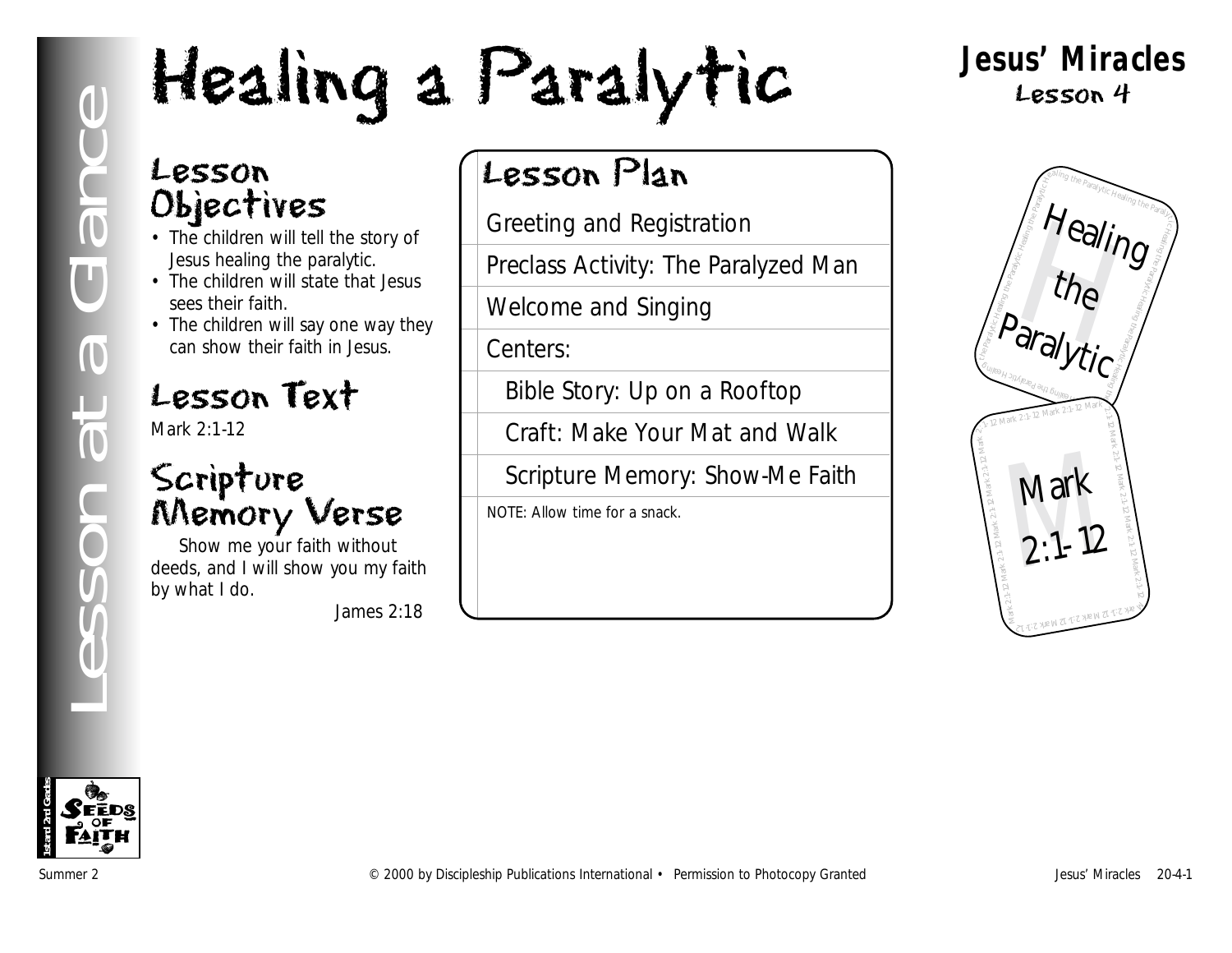

# The Paralyzed Man

The children will preview today's lesson as they make a story figure.

#### Materials

*For each child:*

- 2 craft sticks
- piece of material, 4" x 14"
- crayons or markers
- white glue

*For the teacher:*

• scissors

*Reproducible Pages:*

• Page A, 1 copy for each child (optional – heavy paper)

# Preparation

- 1. Cut out the figure of the paralytic from the copies of Reproducible Page A.
- 2. Prepare a "garment" for each child's figure as follows:
	- A. Cut out a 4" x 14" piece of material.
	- B. Fold the material in half, and cut a 2" triangle along the folded edge making a neck hole.
- 3. Glue two craft sticks together, overlapping them approximately one inch.
- 4. Make a sample of the paralytic figure to show the children.

# Instructions

- 1. Greet the children as they arrive. Explain that in today's lesson they will learn that Jesus healed a paralytic. Show the children your sample. Tell the children that they will use their figures in the Craft center.
- 2. Distribute the figures that you prepared and the crayons. Have the children color the face, neck and arms of the paralytic figure.
- 3. Distribute the prepared craft sticks and glue. Have the children glue the backs of their figures onto their craft sticks.
- 4. Distribute the prepared garments. Have the children place the garment over the paralytic's head.
- 5. Have the children write their names on their figures.
- 6. Collect the figures, including your sample, and give them to the Craft teacher.

# Teacher Tips

- Make the copies of Reproducible Page A on card stock to make a sturdier figure.
- For large classes, arrange the children's figures by name or registration number before giving them to the Craft teacher.



**Jesus' Miracles** Lesson 4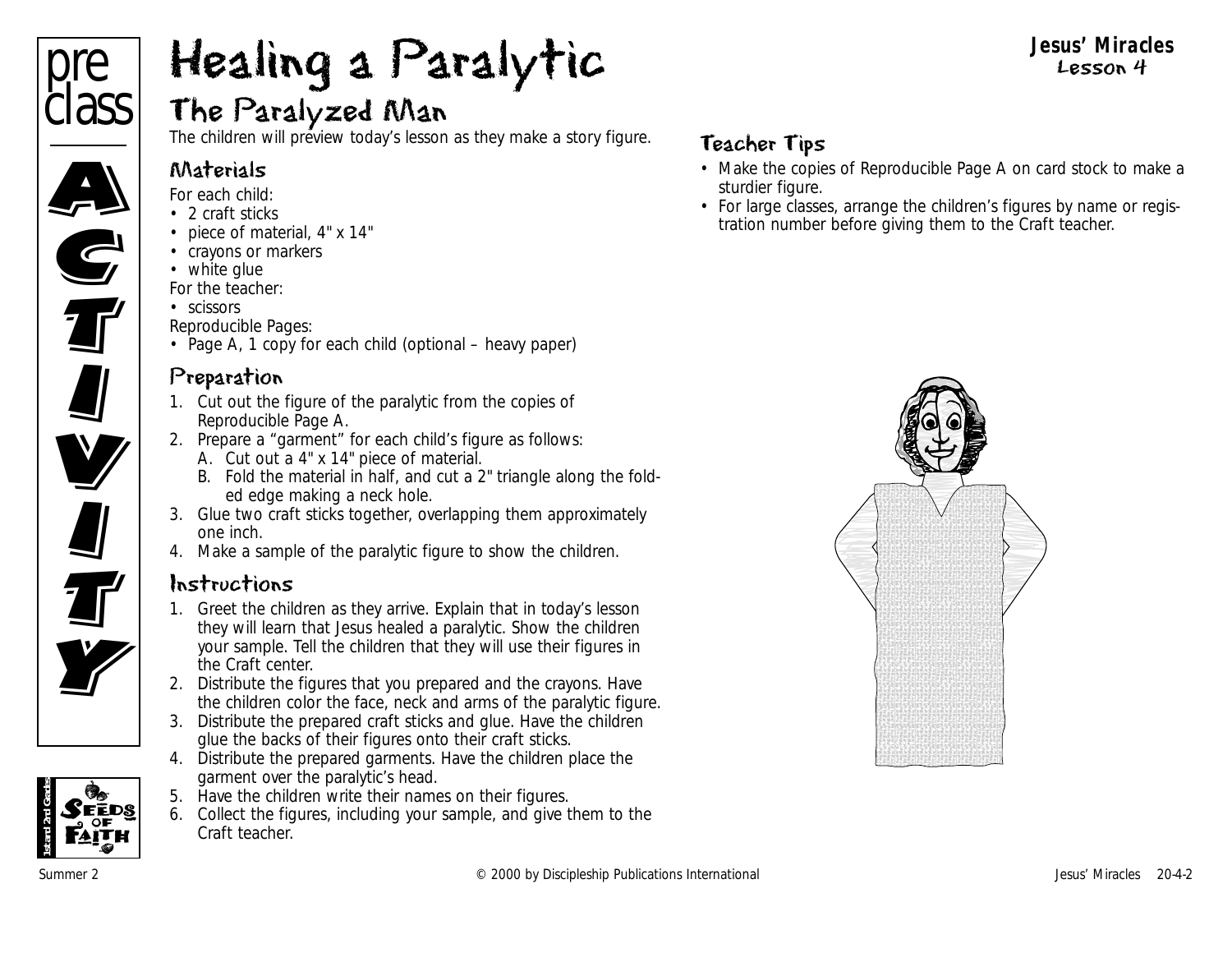# B

I

B

L

E

S

T

O

R

Y

# Healing a Paralytic

# Up on a Rooftop

The children will tell the story of Jesus healing a paralytic.

#### Materials

*For the teacher:*

- 6 large index cards, 5" x 7"
- marker

#### Preparation

1. Neatly print each of the following words or phrases on one of the index cards:

Capernaum No room left Paralytic **Four of them** Digging Their faith

2. Practice presenting this Bible Story with amazing enthusiasm!

# Introducing the Bible Story

Open your Bible to Mark 2. *In our Bible Stories, we have been learning about some amazing miracles of Jesus. Who remembers some of these miracles?* (turning water into wine, calming the storm, walking on water) *Only Jesus had God's power to do those things and because of them, his disciples put their faith in him. Today our Bible Story is about another miracle! It is the story of a man who was paralyzed. Do you know what it means to be paralyzed?* (Take responses.) *It means that you can't move your legs at all and sometimes it could affect your arms, too. We are going to use the figures you made in your Preclass Activity to help us tell today's story.*

#### Presenting the Bible Story

Show the children the cards you prepared. Hold up each card and read the words. Tell the children that they will hear all of these in the Bible Story. Pass out the cards to six children. Tell them to listen for their word(s). When they hear their word(s), have them hold up their cards. Pause when you read the capitalized words and let the appropriate children hold up their cards.



*A few days later, when Jesus again entered CAPERNAUM, the people heard that he had come home. So many gathered that there was NO ROOM LEFT, not even outside the door, and he preached the word to them. Some men came,*

*bringing to him a PARALYTIC, carried by FOUR OF THEM. Since they could not get him to Jesus because of the crowd, they made an opening in the roof above Jesus and, after DIGGING through it, lowered the mat the paralyzed man was lying on. When Jesus saw THEIR FAITH, he said to the paralytic, "Son, your sins are forgiven"* (Mark 2:1-5, emphasis added).

**Jesus' Miracles** Lesson 4

- *Where did Jesus go to teach and preach?* (Capernaum)
- *So many people gathered at the home that there was how much room left?* (no room left)
- *Who was carried to the home by some men?* (a paralytic)
- *How many men carried the paralytic?* (four)
- *How did they get the man through the roof?* (digging)
- *What did Jesus see?* (their faith)

Tell the children to listen carefully as you tell them what happened next.

*Now some teachers of the law were sitting there, thinking to themselves, "Why does this fellow talk like that? He's blaspheming! Who can forgive sins but God alone?"*  (Mark 2:6-7)

Explain to the children that there were some older, religious men listening to Jesus when all of these things happened. They did not understand that Jesus was the Son of God—and they did not believe that he had the power to forgive sins.

*Immediately Jesus knew in his spirit that this was what they were thinking in their hearts, and he said to them, "Why are you thinking these things? Which is easier: to say to the paralytic, 'Your sins are forgiven,' or to say, 'Get up, take your mat and walk'? But that you may know that the Son of Man has authority on earth to forgive sins. . . ." He said to the paralytic, "I tell you, get up, take your mat and go home." He got up, took his mat and walked out in full view of them all. This amazed everyone and they praised God, saying, "We have never seen anything like this!"* (Mark 2:8-12)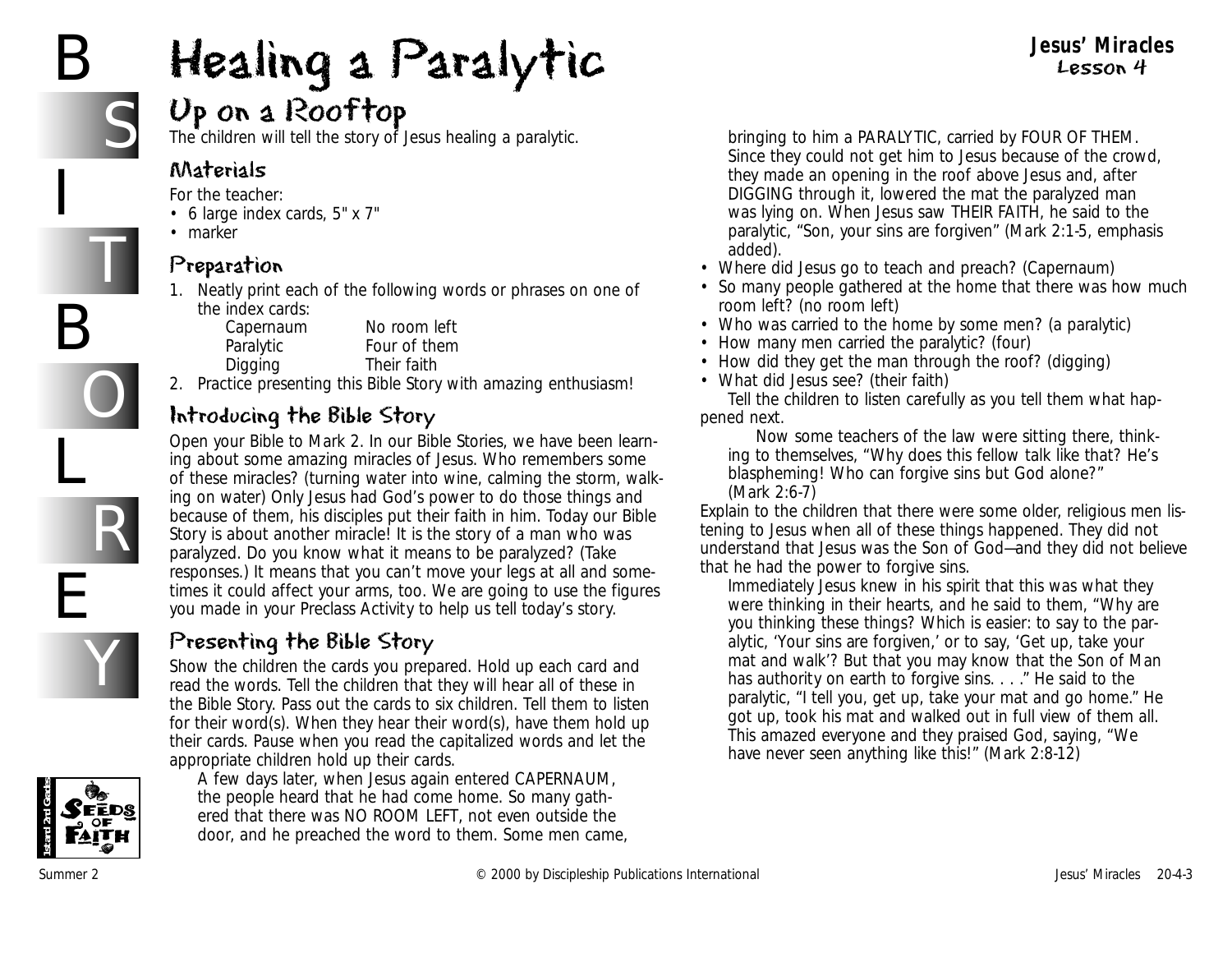*Did you know....?*

- *...that Jesus had the power to know people's thoughts?*
- *...that Jesus had the power to forgive sins because he is God?*
- *...that Jesus had the power to heal the paralytic and make him walk?*

#### Share and Tell

Tell the children that this Bible Story teaches us that Jesus not only had the power to heal the paralyzed man, but he also had power to know what people were thinking in their hearts and he had the power to forgive sins! Ask the children if they can think of someone who needs God's power to help them. Encourage them to tell this story to that person this week. Close with a prayer thanking God for Jesus' power to heal and his authority to forgive sins.

## Teacher Tips

• Let the children use the cards to answer the first set of questions.

Paralytic

**Jesus' Miracles** Lesson 4

Four of them Digging

Their faith

Capernau<sup>m</sup> No room left

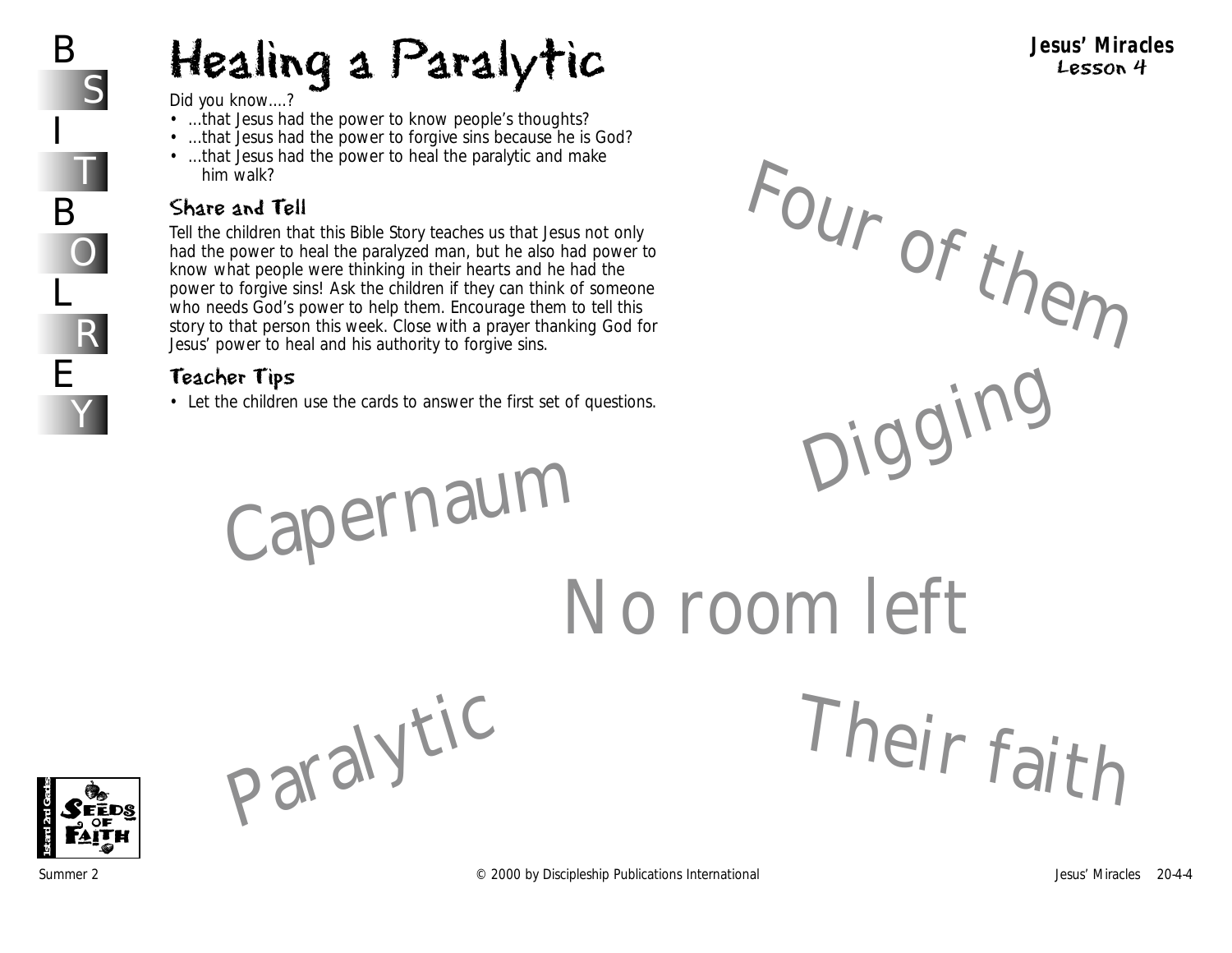# Make Your Mat and Walk

The students will make a mat for the paralytic figure they made in the Preclass Activity**.**

#### Materials

*For each child:*

- paralytic figure from Preclass Activity
- 1 piece of colored construction paper, 9" x 12"
- 2 pieces of yarn, 24"
- glue stick

*For the teacher:*

- hole punch
- sample paralytic figure from Preclass Activity
- invisible tape
- scissors

*Reproducible Pages:*

• Page B, 1 copy for every 6 children

## Preparation

- 1. Cut out the text boxes from the copies of Reproducible Page B. Each child will need only one text box.
- 2. Prepare a mat for each child as follows:
	- A. Cut each piece of construction paper in half making two 6" x 9" pieces of paper.
	- B. Fold one of the pieces in half making a  $4\frac{1}{2}$ " x 6" piece of paper.
	- C. Cut five 31/2" slits one inch apart, as shown in Figure A.
	- D. Punch four holes, one in each corner of the mat.
- 3. From the remaining piece of construction paper cut six 1" x 6" strips for each child.
- 4. Cut two 24" pieces of yarn for each child
- 5. Make a sample of the craft following the instructions below.

## Instructions

- 1. Introduce today's activity: *In this week's lesson we are learning that Jesus healed a paralytic.* Show the children your sample.
- 2. Give each child the prepared construction paper and explain that they will be making a mat for their paralytic figure they made earlier. Let the children choose six strips and show them how to weave the first strip over, under, over, under, etc. Then have them weave the second strip in the opposite order: under, over, under, over, etc., as shown in Figure B. Have them do this until all six strips are woven. When the students have finished weaving, help them tape the strips in place on the back of their mats.
- 3. Distribute the text boxes and have the children glue these near one end of their mats.
- 4. Distribute the yarn. Help the children tie the yarn crisscrossing the mat from corner to corner. Make a hanger by taping the yarn together where it crosses. See Figure C.
- 5. Distribute the paralytic figures from the Preclass Activity. Have the children place these onto their mats. See Figure D.
- 6. Make sure the children write their names on their crafts.

#### Conclusion

Ask the children how they think they would have felt to be the paralyzed man lowered through the roof to see Jesus. Close with a prayer praising and thanking God for his power to heal.

# Teacher Tips

• For large groups, prepare the hangers for the children in advance.



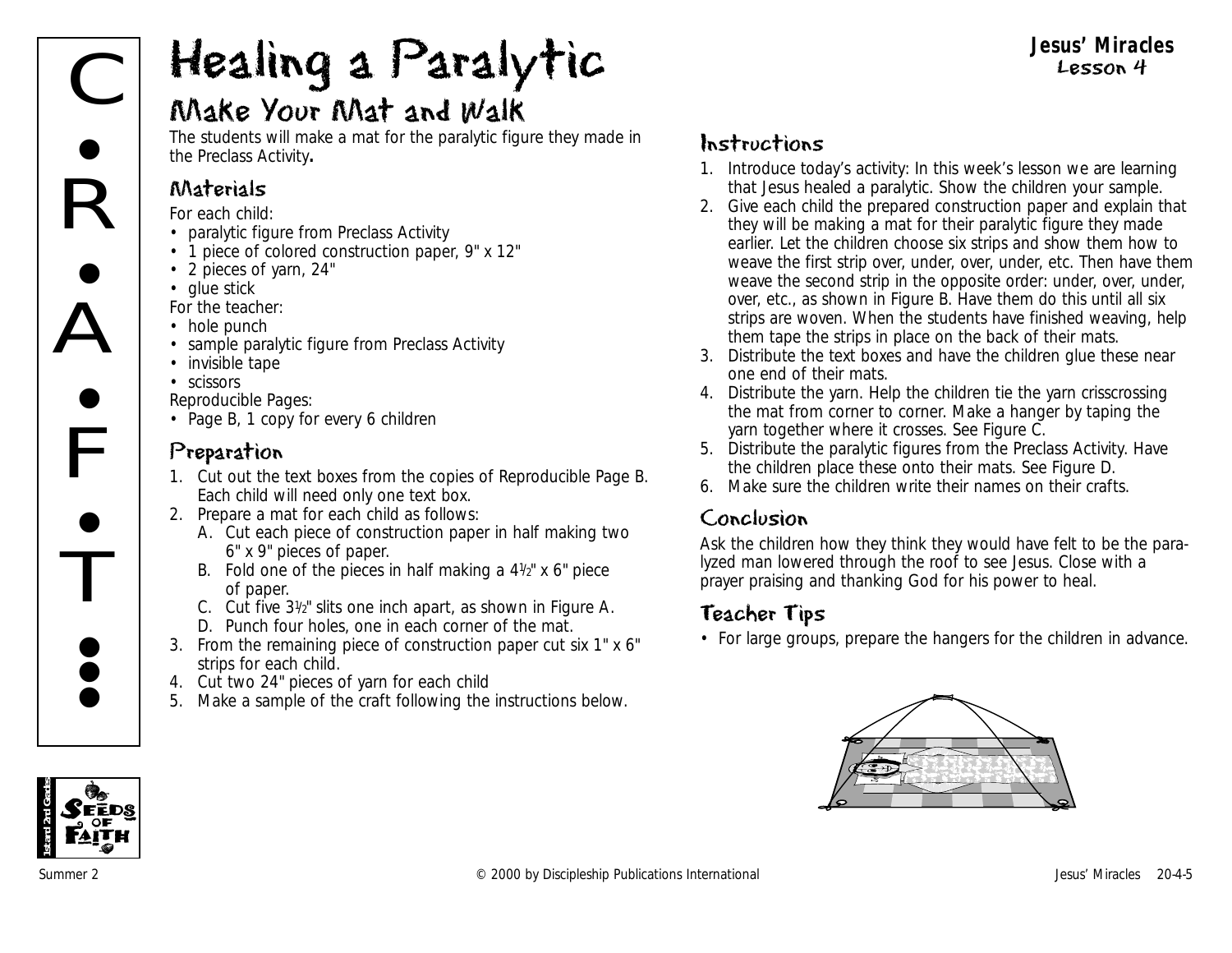# Healing a Paralytic **Jesus' Miracles** C Lesson 4



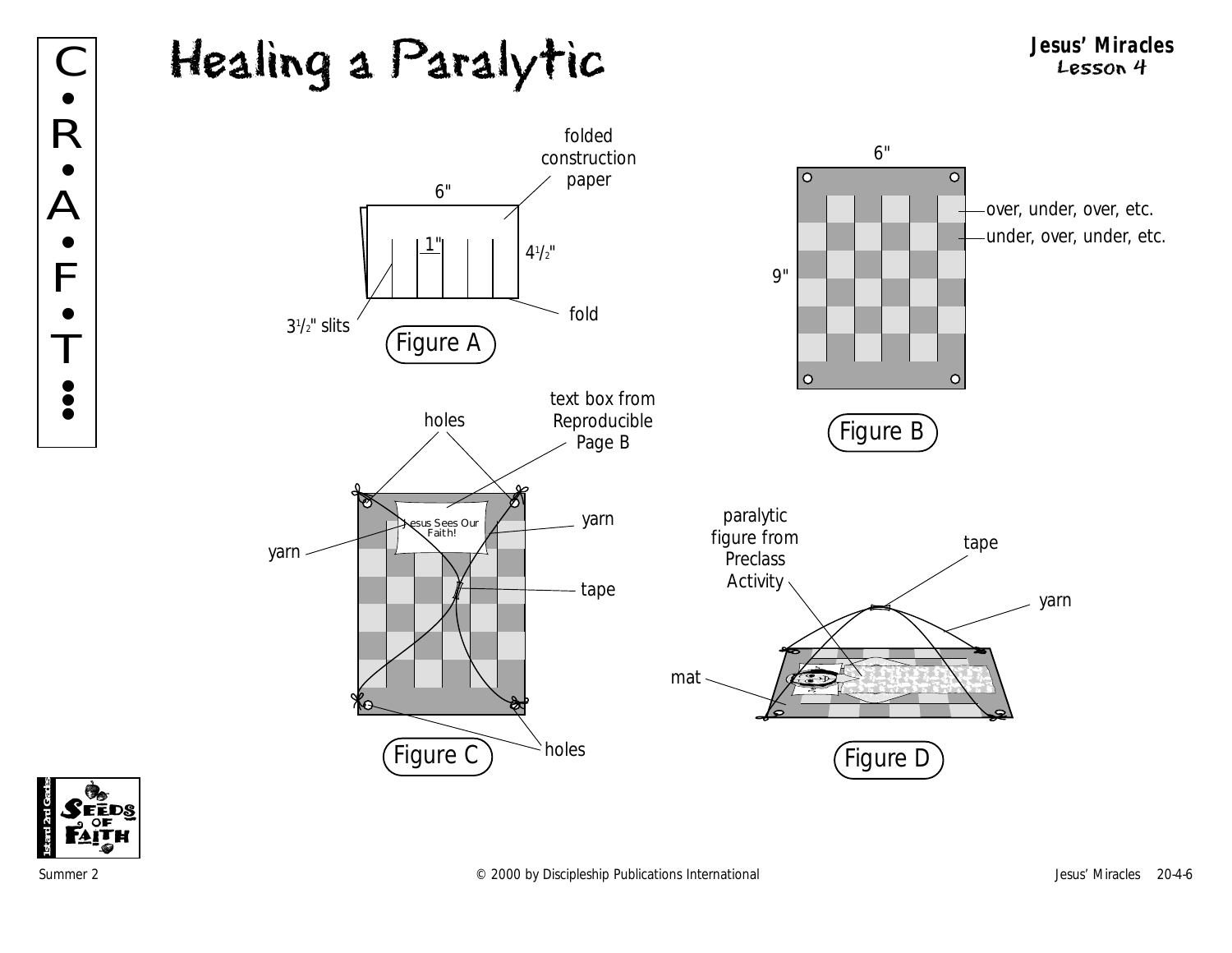# Show-Me Faith

The children will memorize today's Scripture Memory Verse through this fun activity.

#### Scripture Memory Verse

Show me your faith without deeds, and I will show you my faith by what I do. *James 2:18*

## Materials

*For the teacher:*

• umbrella (optional)

#### Preparation

- 1. Memorize today's Scripture Memory Verse.
- 2. Practice leading this activity.

#### Instructions

- 1. Introduce today's activity: *In your Bible Story, you are learning that Jesus healed a paralytic—a man who could not walk. Four men brought their paralyzed friend to Jesus. They must have had a lot of faith! When they came to the house where Jesus was, it was too full of people and they could not get in. So they climbed up and dug a hole in the roof to lower the paralyzed man through. When Jesus saw what the men did for their friend, he saw their faith. When God sees us bringing our friends to church and helping others to know Jesus, he sees our faith, too! In your Scripture Memory Verse, you will learn a very important verse about how we can show God our faith.*
- 2. Show the children the Scripture Memory Verse on the back of this Lesson Card. Read it to them three times, pointing to the words while they listen. Ask them to say it with you three more times, each time pointing to the words for them.
- 3. Ask the children what they think it means to "show your faith by what you do." Hold up the umbrella. *If I really have faith—or believe—that it is going to rain, what do I do?* (take my umbrella with me) *If you really have faith—or believe—that it is going to snow, what do you do?* (wear your boots, hat and mittens) *If you really have faith—or believe—that God can help someone*

*who is having a problem, what do you do?* (talk to them about Jesus, bring them to church) *If you really have faith—or believe that God can help you with a problem, what do you do?* (pray, do not worry, thank God for what he will do, etc.) *Imagine two people come to you and they both say, "We are going to have a terrible rainstorm! It will be the worst one in history. Watch out!" One goes to the store and buys food and water, wraps all his basement furniture in plastic, and gets out all his raincoats, boots and umbrellas. He prepares flashlights and candles in case the power goes out. The other person goes home and takes a nap. Which one of these two really believes it is going to rain?* 

**Jesus' Miracles** Lesson 4

- 4. Divide the children into two groups. Line them up so that they are facing each other. Tell the first group to begin by saying the first half of the verse: "Show me your faith without deeds," and then have the second group respond by saying the second half, "and I will show you my faith by what I do." Have both groups say the reference together, "James 2:18." Have the children repeat this three more times, increasing in speed each time.
- 5. Switch and have the second group begin the verse followed by the first group as described in Step 4.
- 6. Choose the first child in both lines to step toward each other and say the verse in the same manner as Step 4. Give each child a chance to say both parts of the verse, and then have them say the entire verse together. Repeat for the second child in both lines, until all the children have had a chance. Make sure that they say the reference together each time.
- 7. Ask for volunteers to say the verse from memory.

#### Conclusion

Ask the children how it makes them feel to know that they can show their faith to God and to others. Close with a prayer for the children to show their faith in God with their actions this week.

## Teacher Tips

• Adapt and modify this activity to your group.

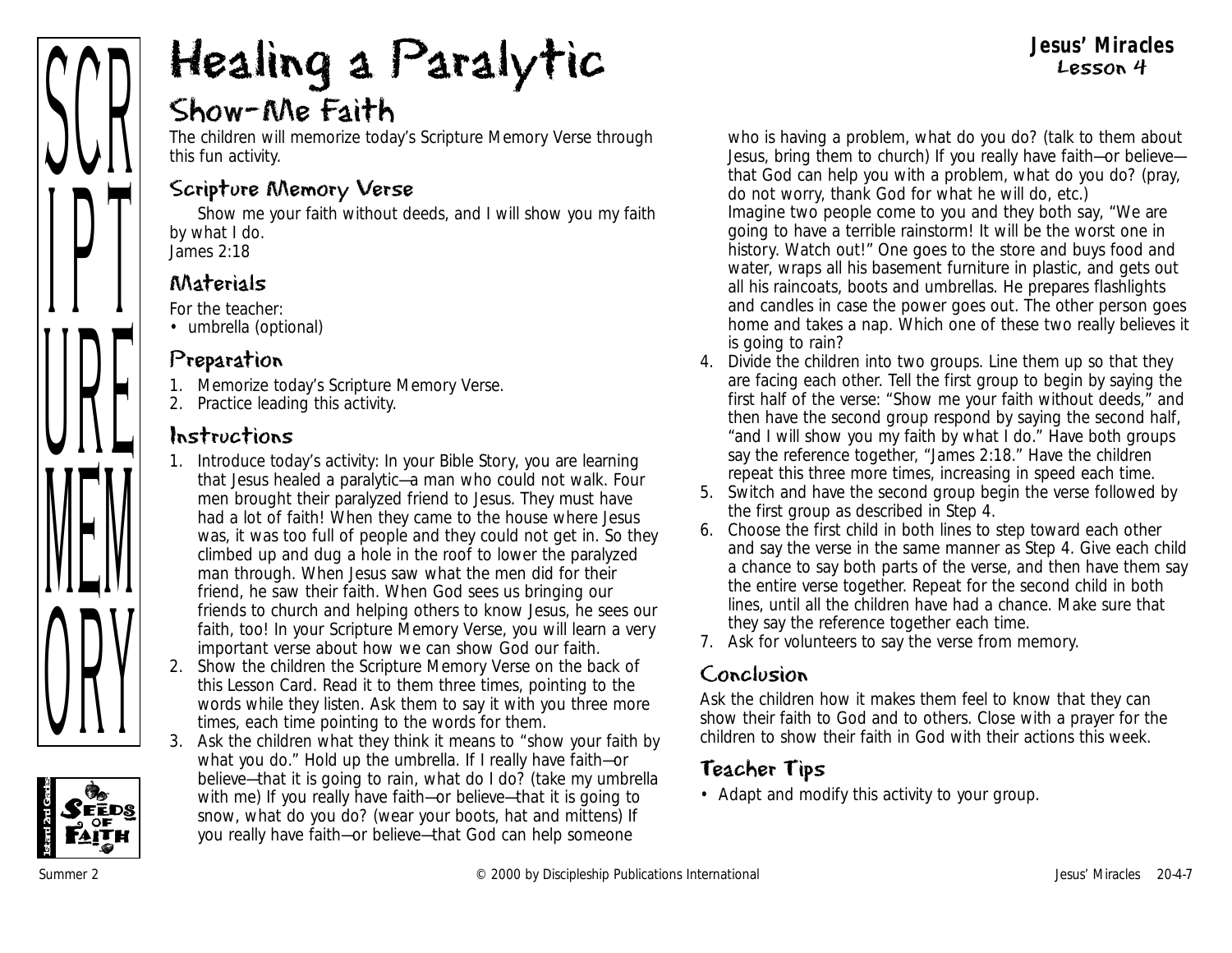



Show me your faith without deeds, and I will show you my faith by what I do. James 2:18

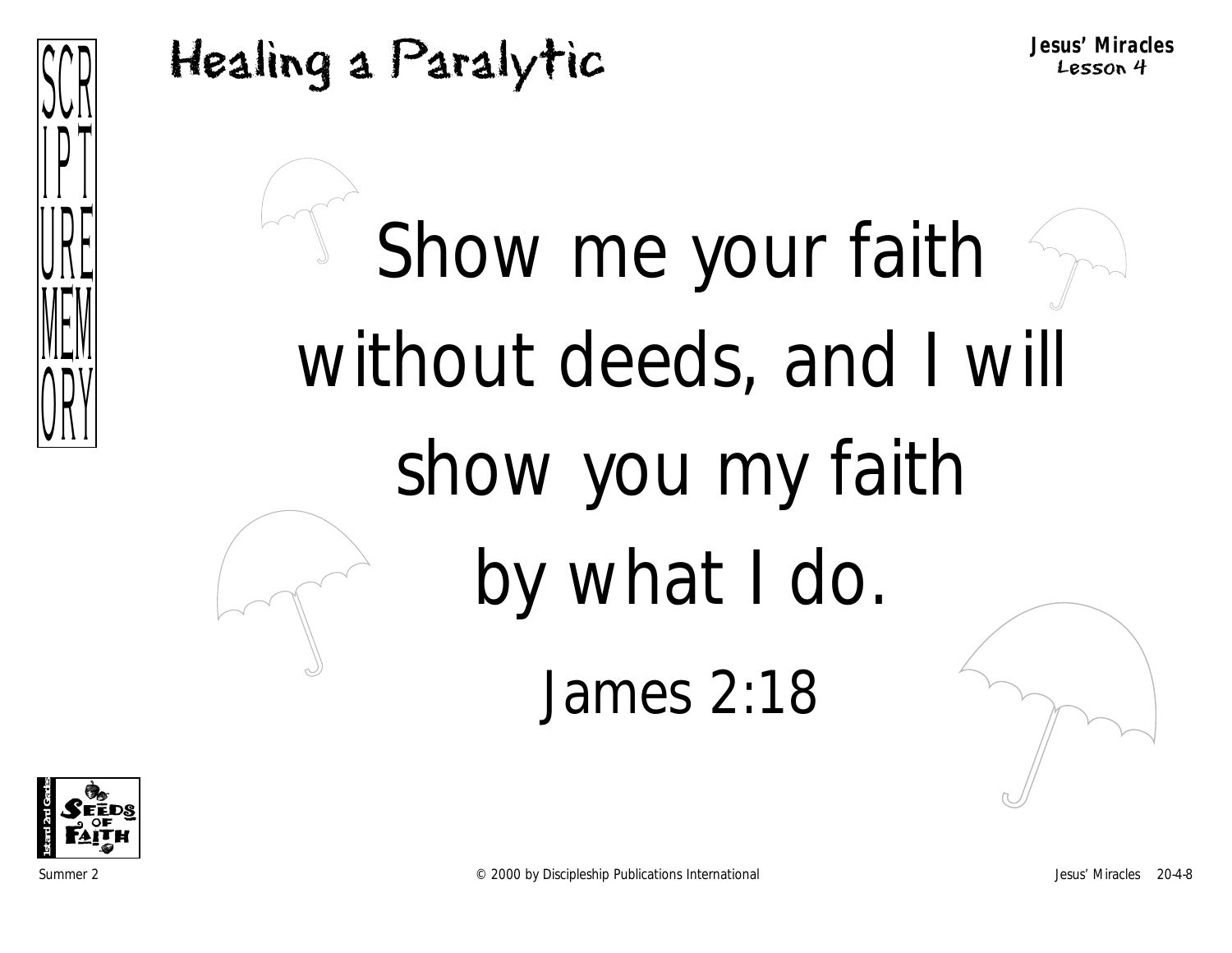# Healing a Paralytic **Jesus' Miracles**

# Lesson 4

# Lesson Objectives

- The children will tell the story of Jesus healing the paralytic.
- The children will state that Jesus sees our faith.
- The children will say one way they can show their faith in Jesus.

# Lesson Text

Mark 2:1-12

# Scripture Memory Verse

Show me your faith without deeds, and I will show you my faith by what I do.

*James 2:18*

# Lesson Plan

**Example 1**<br> **Summer 2 Conserver 2 Conserver 2 Conserver 2 Conserver 2**<br> **Example 2 Conserver 2 Conserver 2**<br> **Example 2 Conserver 2 Conserver 2**<br> **Example 2 Conserver 2 Conserver 2 Conserver 2 Con** Greeting and Registration Preclass Activity: Faith Catcher Welcome and Singing Centers: Life Application: Faith Catcher in Action Game: Holy Rollers Bible Skills: Miracle Match NOTE: Allow time for a snack.

# **1st and 2nd Grades**

# Faith Catcher

• 2 white paper plates, 9"

• stickers with a biblical theme

The children will review this week's lesson as they prepare a "Faith Catcher" for their Life Application activity.

• 1 piece of colored plastic wrap, 5" x 5"

# pre class  $\overline{\mathbf{A}}$ A)<br>C **S**<br>T I<br>I **V**

**I** 

**J**<br>T

**Ty** 

- *For the teacher:* • scissors
- invisible tape

Materials *For each child:*

• glue stick

• crayons

- marker
- single hole punch

• 1 piece of yarn, 12"

- stapler
- *Reproducible Pages:*
- Page C, 1 copy for the teacher

# Special Note to the Teacher

Please refer to your copy of Reproducible Page C to see the Preparation and Instruction sections of this activity including all referenced figures. The children will be finishing their Faith Catchers in the Life Application center.

# Teacher Tips

• Make a few extra Faith Catchers for children who may arrive late.

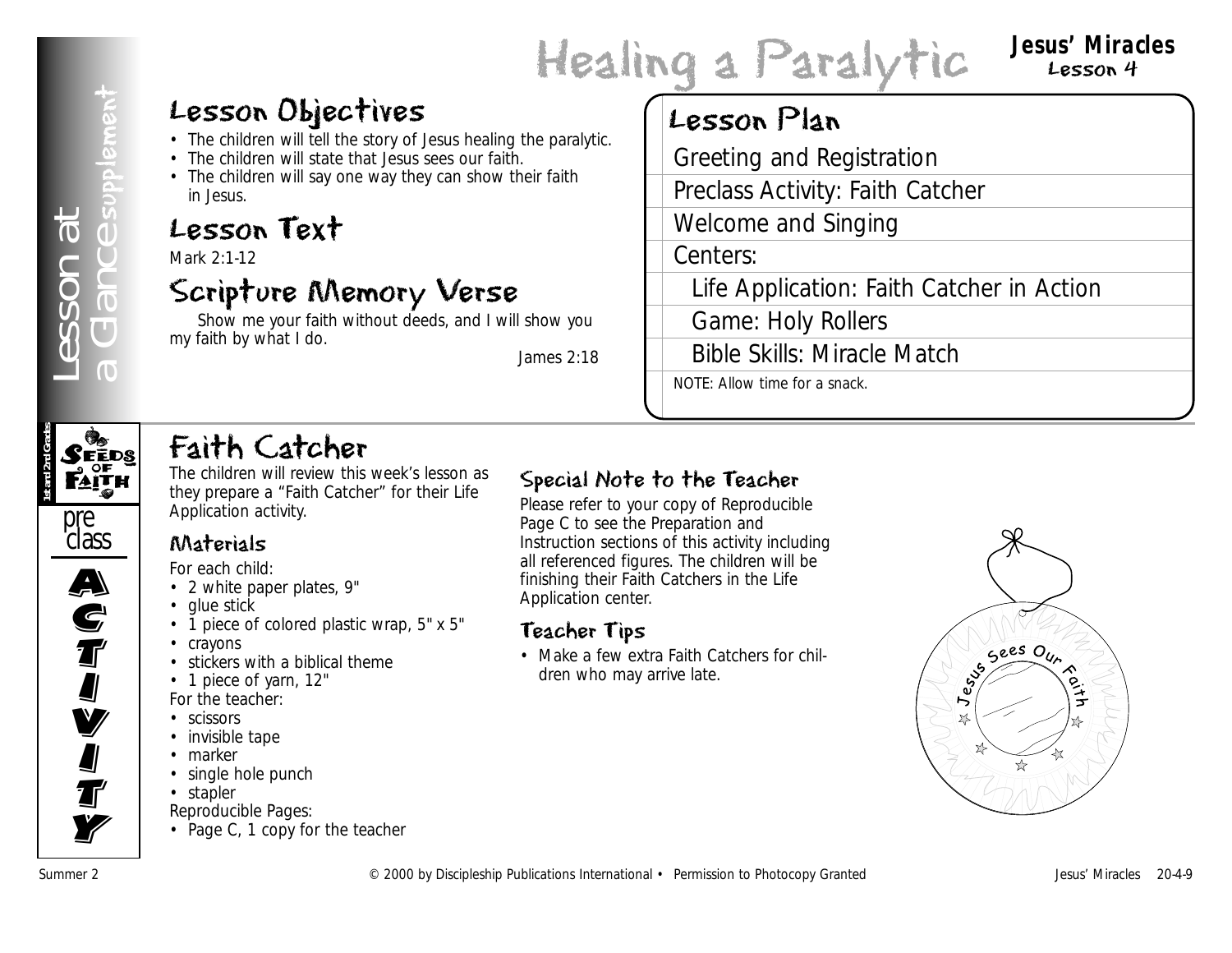LIFE

Ä

**P** 

P

Ļ

I

 $\frac{1}{2}$ 

 $\widecheck{\mathrm{A}}$ 

T

I

 $\dot{Q}$ 

 $\overline{\textsf{N}}$ 

# Healing a Paralytic supplement **Jesus' Miracles**

Lesson 4

# Faith Catcher in Action

The children will review this week's Bible Story and think of ways that they can show their faith in God.

# Materials

*For each child:*

- Faith Catcher from Preclass Activity
- crayons
- 2 beads
- 1 piece of yarn, 6"
- invisible tape

*For the teacher:*

- sample Faith Catcher from Preclass Activity
- scissors

*Reproducible Pages:*

- Page D, 1 copy for the teacher
- Page E, 1 copy for every 4 children (on heavy paper)

# Special Note to the Teacher

Please refer to your copy of Reproducible Page D to see Figure A referenced in the Instruction section of this activity.

# Preparation

- 1. Cut out the text boxes from the copies of Reproducible Page E. Each child will need only one text box.
- 2. Cut a 6" piece of yarn for each child.
- 3. Prior to class, obtain the Faith Catcher from the Preclass Activity teacher and complete a finished sample to show the children.

# Reviewing the Bible Story

Open your Bible to Mark 2. *In your Bible Story this week, you learned that Jesus healed a man who was paralyzed. The paralytic's four friends believed so much in Jesus' power that they dug a hole in the roof of the house where Jesus was speaking and lowered their friend on a mat through the roof. Jesus saw the great faith and effort of these men and healed the paralytic. Their faith got Jesus' attention!* 

## Instructions

- 1. Show the children your finished Faith Catcher. *There are many ways to get God's attention by showing our faith.* Read the four statements written on the text box. Distribute the text boxes that you prepared and the crayons. Have the children lightly color their text boxes.
- 2. Have the children finish their Faith Catchers as follows:
	- A. Distribute the yarn, beads and tape. Have the children tape one end of the yarn to the back of the text box.
	- B. Have the children string two beads onto the yarn.
	- C. Have the children tape the other end of the yarn to the back of the plates. See Figure A.

## Life Application

Use your Faith Catcher to explain four ways that we can show our faith in Jesus:

- I can obey Jesus. (by obeying the Bible, my parents, teachers, etc.)
- I can tell other about Jesus. (friends at school, family, neighbors, new people I meet, etc.)
- I can pray about everything. (family, friends, the sick, fears, worries, things to be thankful about, etc.)
- I can wait patiently. (no complaining when waiting for birthdays, special events, to do things older children do, etc.)

Close with a prayer for the children to show their faith in Jesus this week.

## Teacher Tips

• Budget your time carefully so that you can discuss the points detailed above.

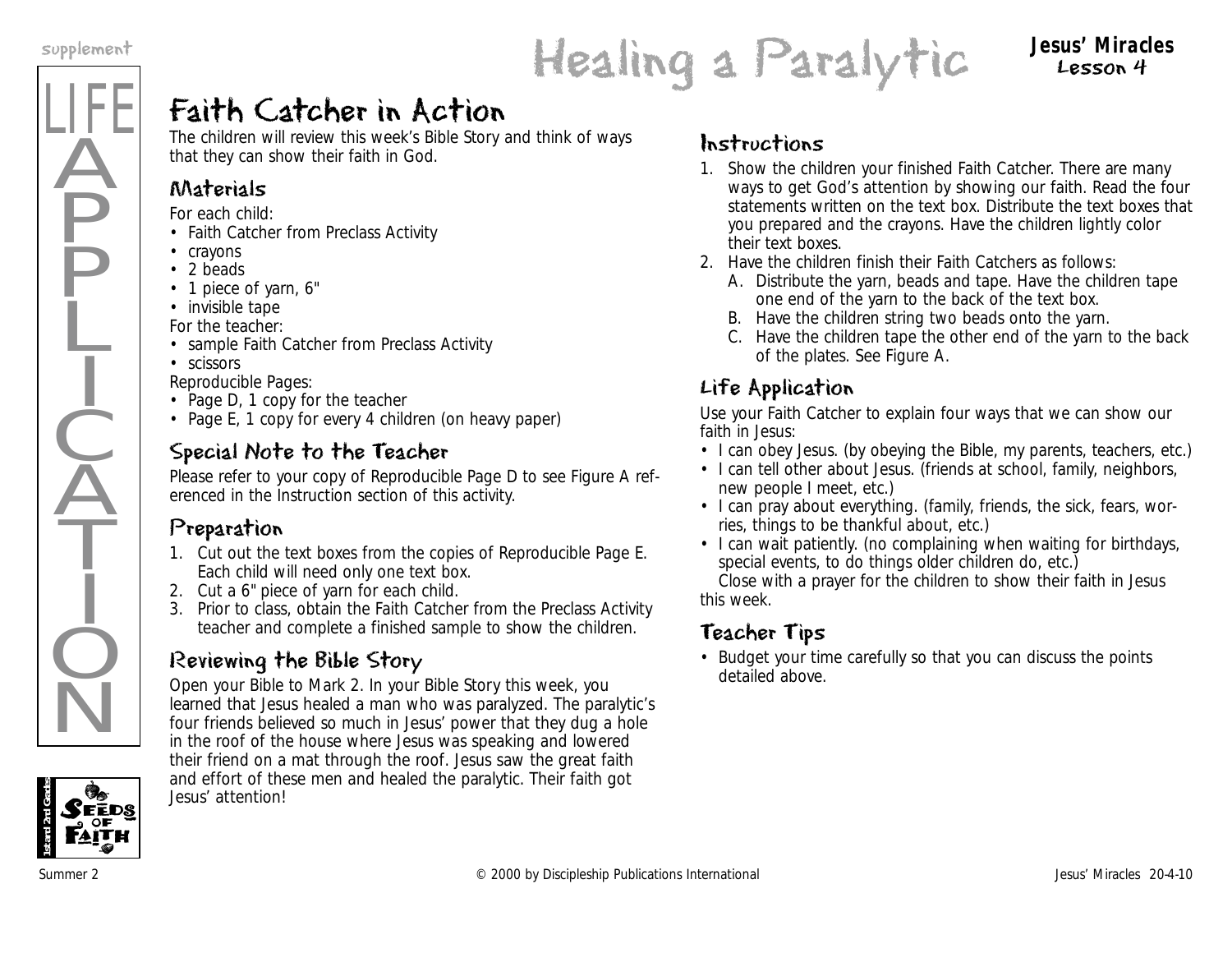G

AN A

M

K<br>E

# Healing a Paralytic supplement **Jesus' Miracles**

Lesson 4

# Holy Rollers

The children will review key ideas from this week's Bible Story as they play this game.

# Materials

*For the teacher:*

- 4 tennis balls (or other soft foam or rubber balls)
- permanent marker

# Preparation

- 1. Neatly print on each of the balls one of the following: Be Patient Be Happy to Obey Pray About Everything
	- Tell Others About Jesus
- 2. Practice leading this activity.

# Instructions

- 1. Introduce the activity: *In your Bible Story this week, you learned that Jesus healed a paralytic—a man who could not walk. Four men brought the paralytic to Jesus. They must have had a lot of faith! When they came to the house where Jesus was, it was too full and they could not get in. So they climbed up on the roof and dug a hole in the roof to lower the paralyzed man through. The Bible says that when Jesus saw what the men did for their friend, he saw their faith! God sees our faith today. In our game, we will think and say some different ways that we can show God our faith today.*
- 2. Show the children the four balls you prepared. Read them to the children and then have the children repeat after you.
- 3. Play the game as follows:
	- A. Have the children sit in a circle with you. Explain that the object of the game is to get four balls rolling at the same time. Establish an order for the children to roll the balls to one another. See Figure A for an example of one way to pass the balls within a large circle.
	- B. Starting with one ball, read aloud what is written on it, then roll the ball to the designated child. Have the child repeat what is written on the ball, and then roll the ball to the next

designated child. Continue until each child within the circle has had a turn. The last child should roll the ball back to you.

- C. Using two balls, continue play as follows: Starting with the first ball, read aloud what is written on it, then roll the ball to the designated child. Have the child repeat what is written on the ball, and then roll the ball to the next designated child. As soon as the first child rolls the first ball away from him, read aloud what is written on the second ball. Then roll the second ball to him. Continue until each child within the circle has had a turn.
- D. Continue play by repeating Step C and adding a third, and then a fourth ball to the game.

NOTE: Caution the children to pay close attention and roll the balls carefully. If at any time the children lose a ball or get the balls out of order, end the game and start again using one ball.

## Conclusion

Encourage the children for their participation. Ask the children how it makes them feel to know that God notices their faith. Close with a prayer for the children to show their faith this week.

# Teacher Tips

- If you do not want to write directly onto the balls, neatly print the four statements onto four pieces of masking tape and place them on the balls.
- Place the balls in a bag and label the game to use again for extra activities.



**1st and 2nd Grades**

Summer 2 **Example 2** COM Discipleship Publications International And Desus' Miracles 20-4-11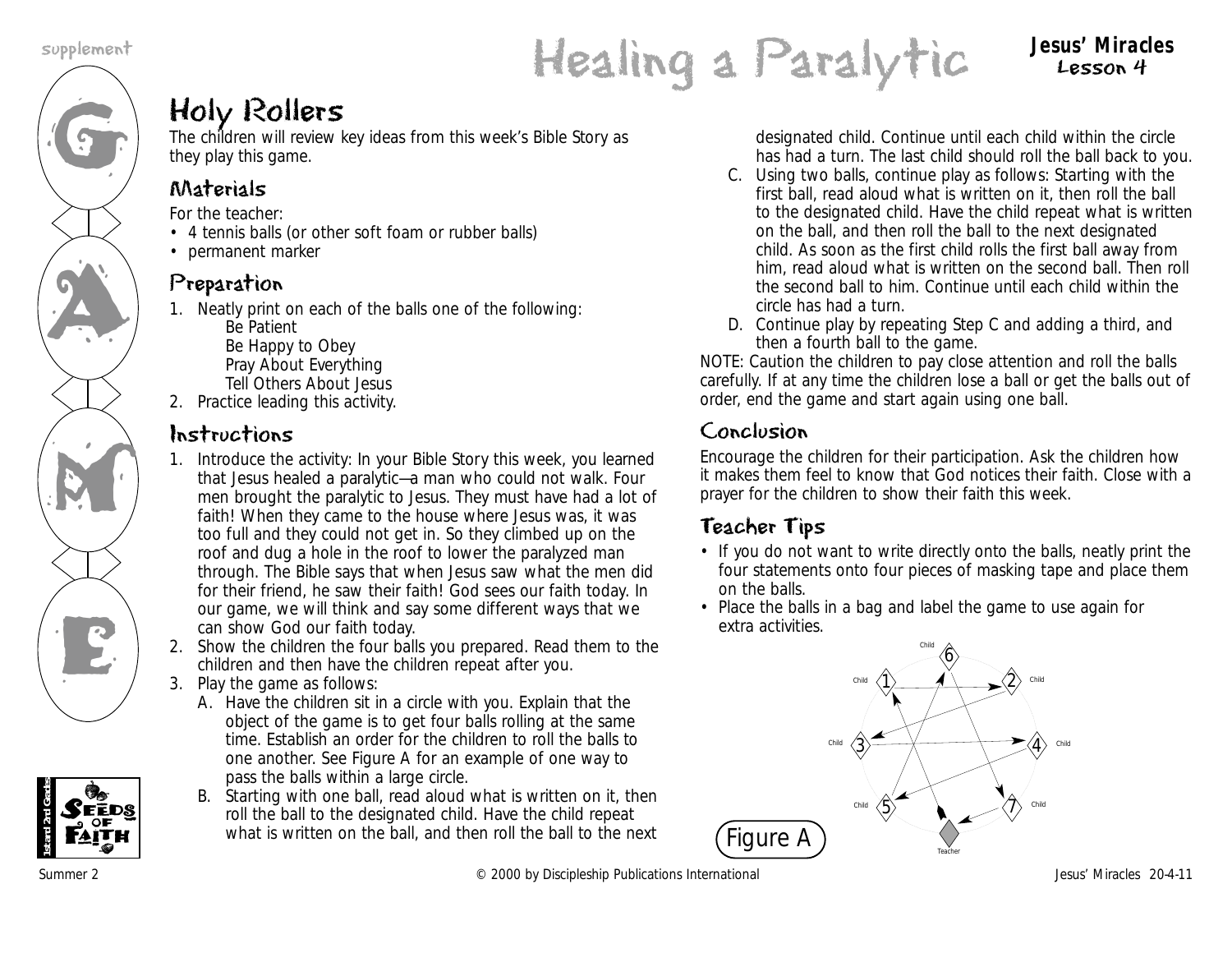$\mathcal{G}$ 

**AN** 

M

E



Lesson 4





Summer 2 **Example 2** COOO by Discipleship Publications International **COOO** Figure 2000 by Discipleship Publications International Jesus' Miracles 20-4-12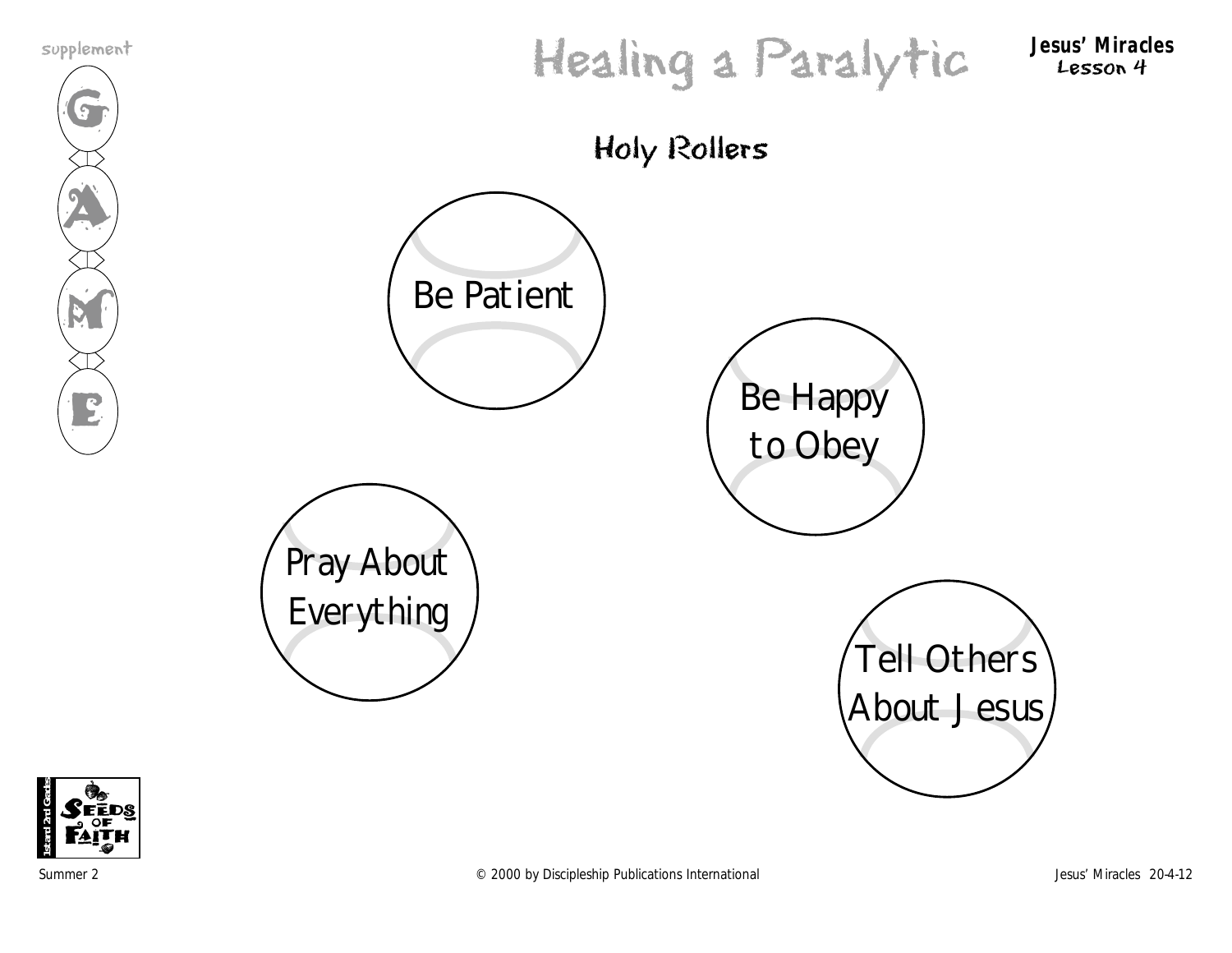B

S

 $K$ 

I

L

 $\overline{L}$ 

S

I

B

L

E



Lesson 4

# Miracle Match

The children will practice matching miracles from this unit and looking them up in the Bible.

#### Materials

- *For each child:*
- a Bible
- *For the teacher:*
- scissors
- 32 index cards, 3" x 5"
- glue stick
- *Reproducible Pages:*
- Page F, 4 copies for the teacher

## Preparation

- 1. Cut out the cards from the copies of Reproducible Page F and glue them to the index cards.
- 2. Practice leading this activity.

## Instructions

- 1. Introduce this activity: *In our Bible Stories, we have been learning about some of the amazing miracles of Jesus. Jesus did miracles so that the people could see God's power and so they could put their faith in him. Jesus' miracles were just one way that Jesus showed that he was God's Son. In your activity today, you will try to match miracles and Bible Stories.*
- 2. Show the children the cards you prepared. Explain that on each card is either a miracle or a reference to a Bible Story. Tell the children that they will turn over two cards at a time, trying to match them. When they find two miracles that match, they will say, "Amazing!" When they find two scripture references that match, they will then try to be the first child to locate that scripture in his Bible.
- 3. Shuffle the cards and place them face down in four rows of eight. Choose a child to begin. After he turns over two cards, play goes to the next child. Continue until all the matches have been found.

#### Conclusion

Ask the children which of these miracles they think is the most amazing and why. Close with a prayer thanking God for the amazing miracles of Jesus.

# Teacher Tips

- Adapt and modify this activity to meet the needs of your group.
- For a more durable material, reproduce Page F on heavy colored paper and laminate before cutting. This would eliminate the need for index cards and glue.



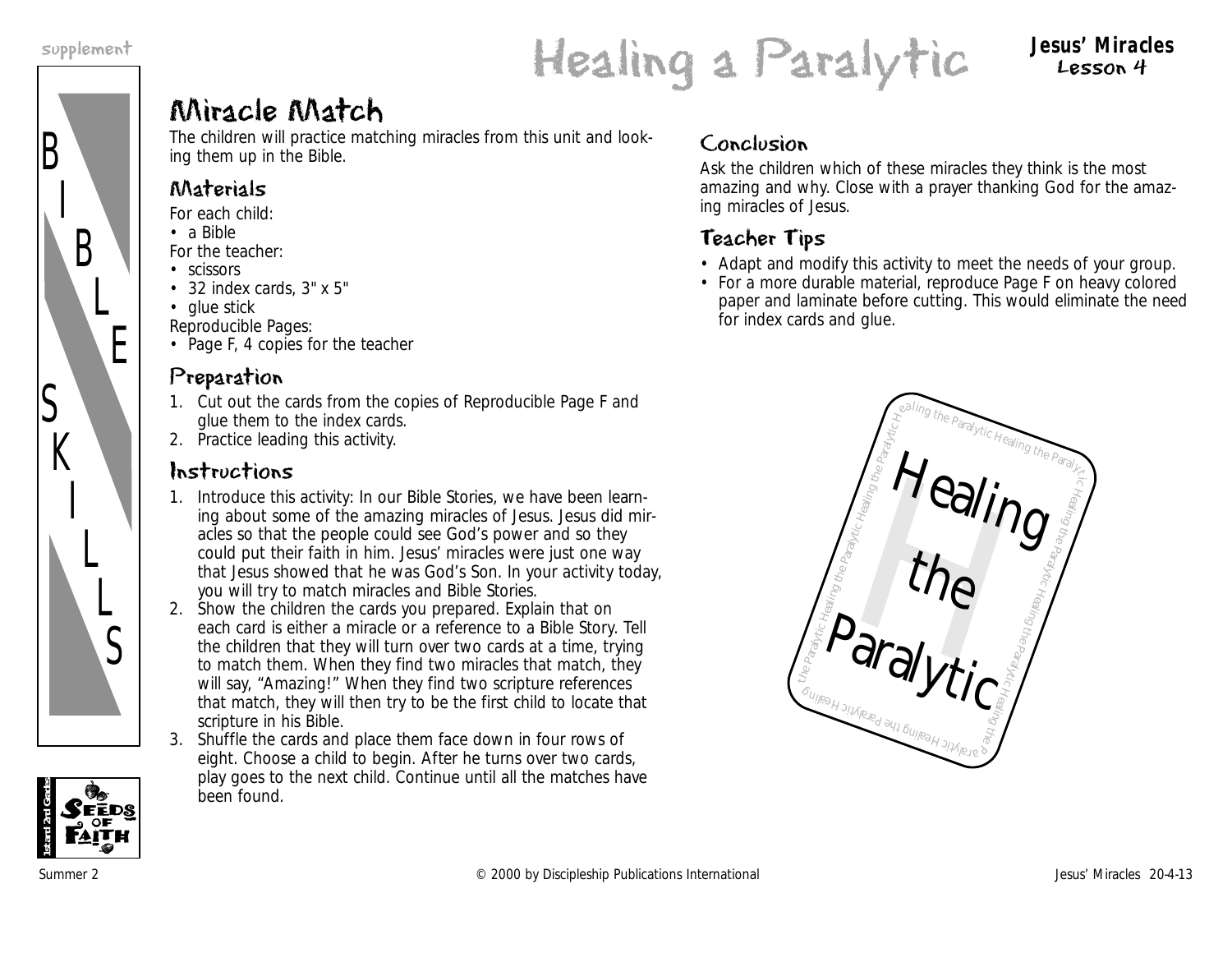



B

**1st and 2nd Grades**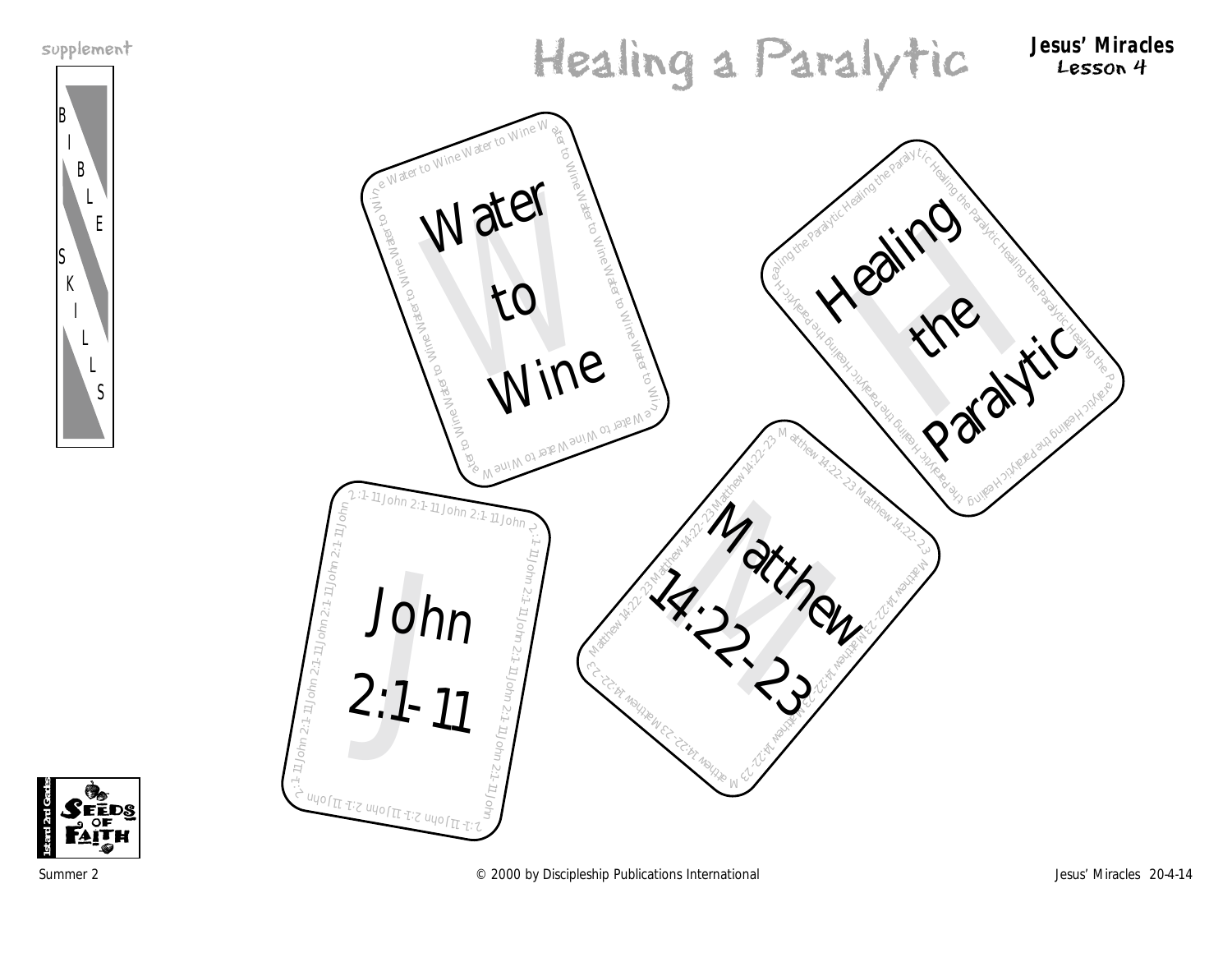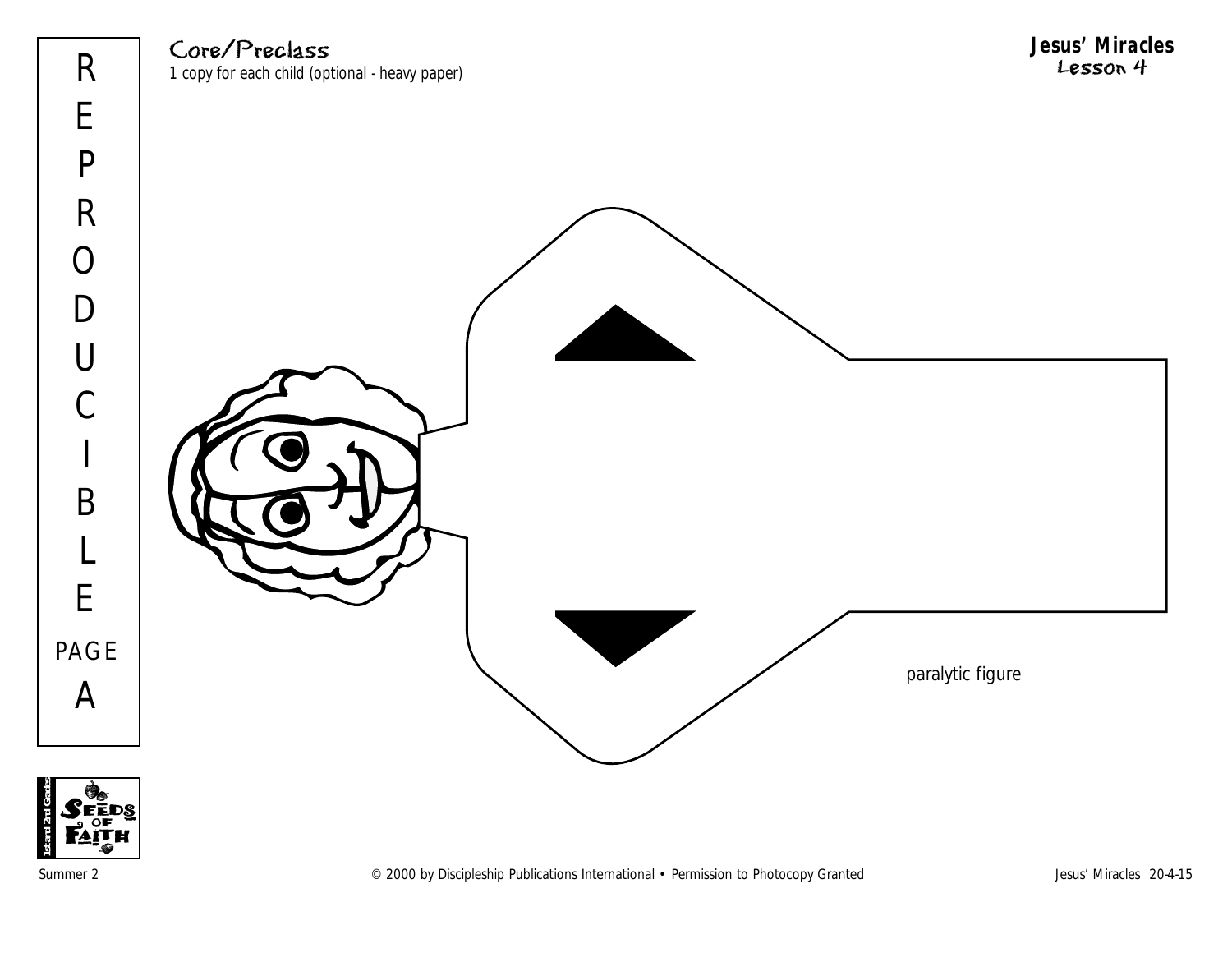Core/Craft 1 copy for every 6 children **Jesus' Miracles** Lesson 4



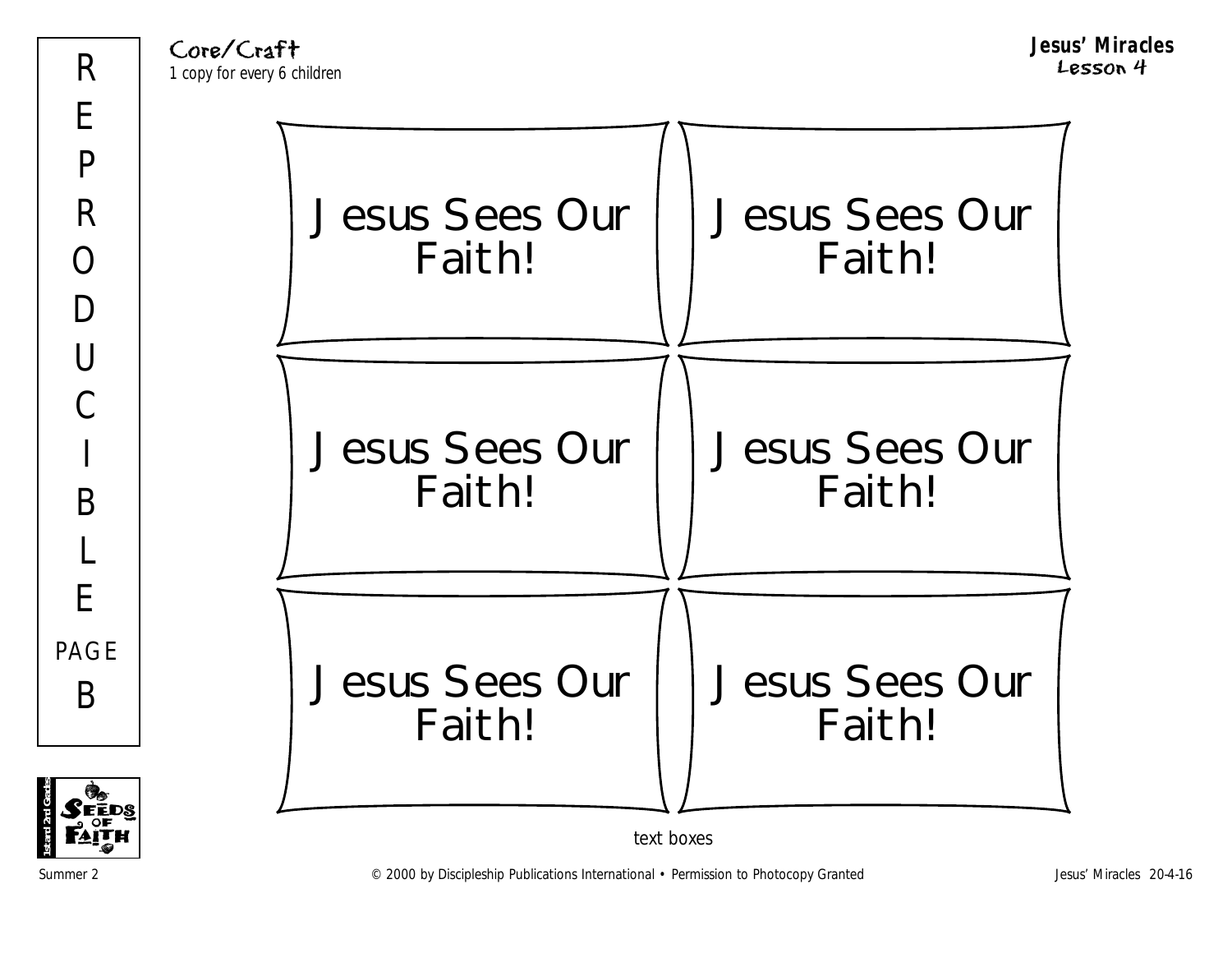Supplement/Preclass 1 copy for the teacher



#### Preparation

- 1. Prepare two paper plates for each child as follows, see Figure A:
	- A. Cut a 4" circular hole in the center of both paper plates leaving the edge of the plates intact.
	- B. Place the plastic wrap over the hole in the bottom of plate #1. Pull it taut and then tape it in place.
	- C. On the back of plate #2, near the top, write, "Jesus sees our faith."
- 2. Glue plate #2 over plate #1, see Figure B.
- 3. Punch a hole at the top rim of the glued plates.
- 4. Cut one 12" piece of yarn for each child.
- 5. Make a sample to show the children. NOTE: Reinforce the plates by stapling each side.

#### Instructions

- 1. Greet the children as they arrive. Remind them that they are learning that Jesus healed a paralytic who was brought to him by some friends. Show them your sample and read the words written on the plate.
- 2. Distribute the plates, stickers and crayons to the children. Have them decorate the outside edges of the plates with crayons and stickers.
- 3. Distribute the yarn. Help the children thread their yarn through the hole at the top of the plates, and then tie the ends together to form a hanger. See Figure C.
- 4. Have the children write their names on their plates.
- 5. Give the children's Faith Catchers, including your sample, to the Life Application teacher.



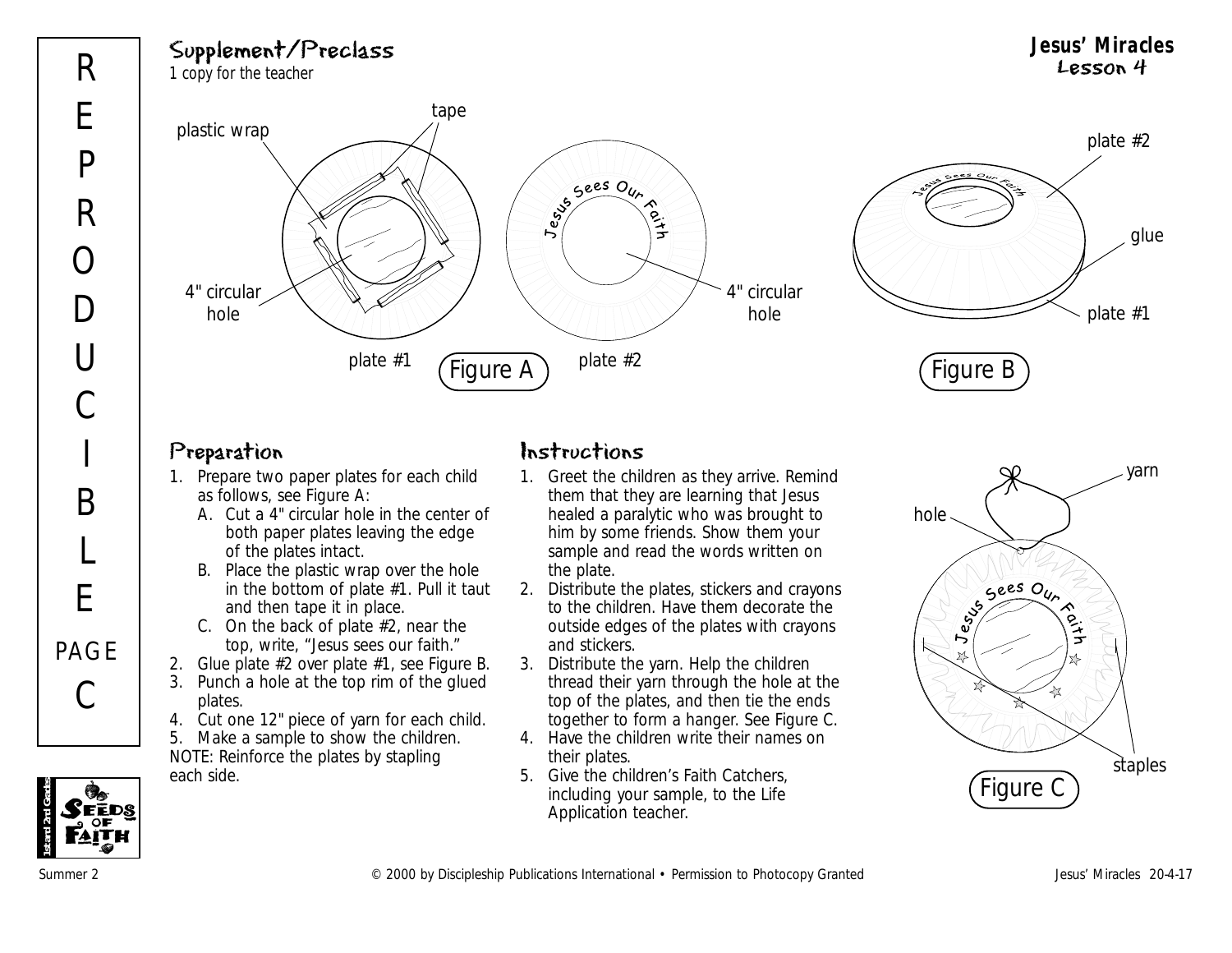# Supplement/Life Application

1 copy for the teacher





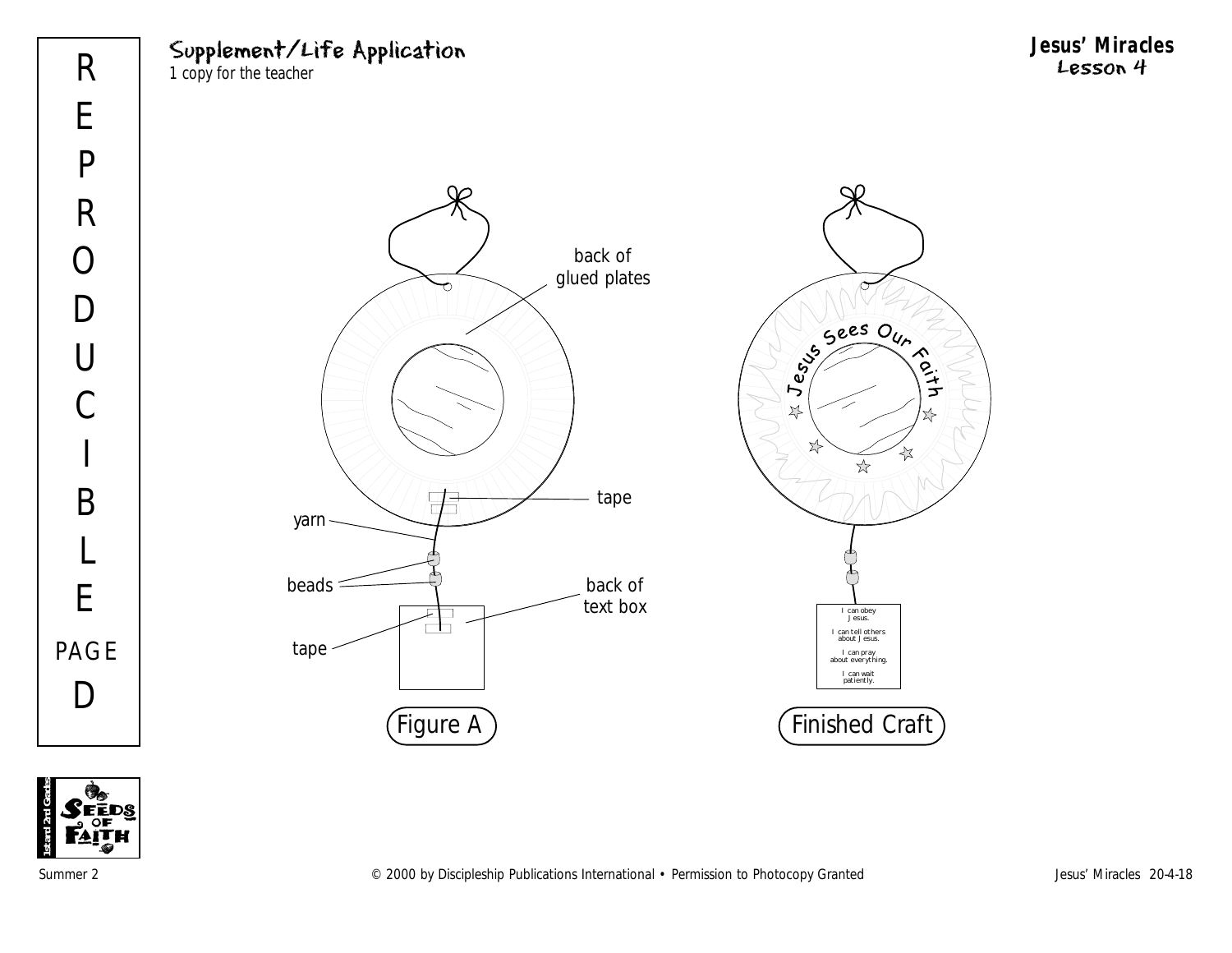| I can obey        | I can obey        |
|-------------------|-------------------|
| Jesus.            | Jesus.            |
| l can tell others | I can tell others |
| about Jesus.      | about Jesus.      |
| I can pray        | I can pray        |
| about everything. | about everything. |
| I can wait        | I can wait        |
| patiently.        | patiently.        |
|                   |                   |
| I can obey        | can obey          |
| Jesus.            | Jesus.            |
| I can tell others | I can tell others |
| about Jesus.      | about Jesus.      |
| I can pray        | I can pray        |
| about everything. | about everything. |



text boxes